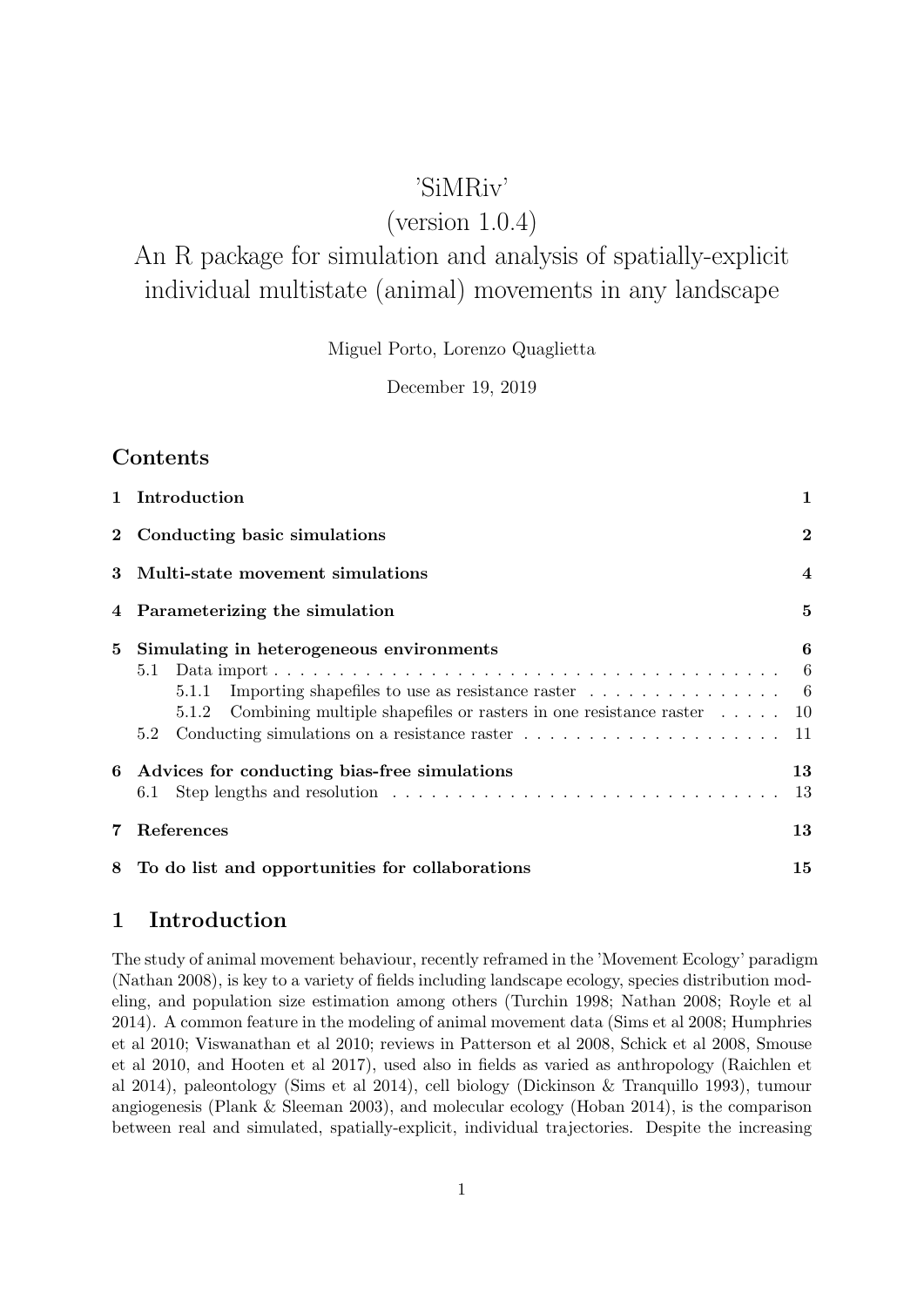availability of (GPS) telemetry data and of powerful statistical and modeling approaches for the study of movement, lack of suitable analytical software and computational power still constrains our comprehension of animal movement patterns (Morales et al 2010; Calabrese et al 2016; Michelot et al 2016; Hooten et al 2017).

In particular, we note that while software for simulating individual trajectories of species that move without restrictions in the landscape (species moving in a bi-dimensional homogeneous space) is available (e.g., Calenge et al 2009; Beyer 2012012, used e.g. in Fortin et al 2005; Humphries et al. 2013; Michelot et al 2016), we are aware of no appropriate software for simulating spatially-explicit, individual movement trajectories of species inhabiting (or intensively using) linear or dendritic landscapes (e.g., trouts or otters in rivers, humans along roads) or somehow conditioned by landscape heterogeneity (e.g., species moving along corridors or avoiding certain habitat features). This lack of software may at least partly explain why, while a number of studies focused on marine environments (e.g., Sims et al 2008; Humphries et al 2010; Viswanathan 2010; Reynolds 2014; Hussey et al 2015), movement ecology has been poorly investigated in freshwater linear landscapes (e.g., river networks), also called dendritic (DENs - Peterson et al 2013) - or highly structured (Sutherland et al 2014) - ecological networks. Knowledge on the movement ecology of freshwater aquatic and semiaquatic species is in fact particularly scant.

SiMRiv was specifically conceived to allow simulating individual-based, spatially-explicit movements in river networks and heterogeneous landscapes, thus filling the above-highlighted gap of software simulating movements in DENs. More importantly, the software was thought and developed to be highly flexible, allowing to simulate trajectories of any species living in any landscape, irrespective of its complexity (including totally homogeneous landscapes), with precisely the same algorithm. It thus allows to develop realistic mechanistic movement models within the multistate markov modeling framework (e.g., Morales et al 2004; McClintock et al 2012; Michelot et al 2016), while taking into account environmental complexity.

In this document, we: (i) introduce how to prepare the data for the simulations; (ii) report the main functionalities of the software; (iii) introduce some examples of use of the software; and (iv) provide an overview on main software's features we would like to improve or develop. We assume that you are somehow familiar with the basic concepts of Movement Ecology (see reviews on this, as well as on the use of random walk models in Ecology, in Nathan 2008, Codling et al 2008, Patterson et al 2008, Schick et al 2008, Smouse et al 2010), as well as with the R language and environment. In case you need help for the 'raster' package, you may want to refer to its [vignette.](http://cran.r-project.org/web/packages/raster/vignettes/Raster.pdf) This is a work in progress, report of any bug or suggestion is warmly welcomed.

## <span id="page-1-0"></span>2 Conducting basic simulations

In the simplest form, conducting simulations is straightforward. Using the default parameters setting, individuals will be simulated in an homogeneous environment, will start at coordinates (0, 0), and have a unit step length for all states. You only have to provide the movement type of each state. This is done by defining a species. Let's first look at the simplest case, a simple Random Walk (cf. Turchin 1998):

```
> # define a species with a single-state movement type
> # characterized by a random walk
> rand.walker <- species(state.RW())
> # simulate one individual of this species, 10000 simulation steps
> sim.rw <- simulate(rand.walker, 10000)
```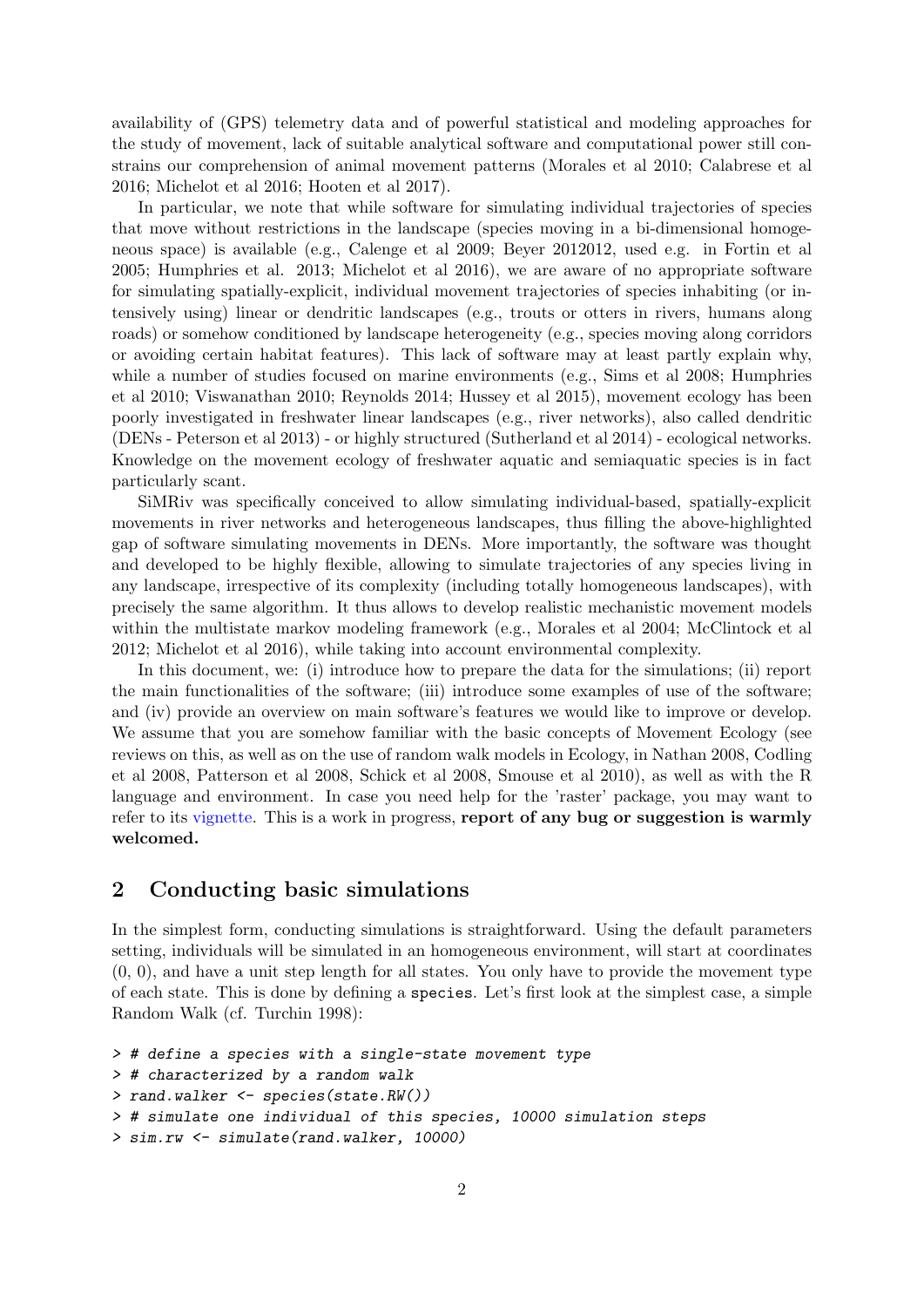```
> # plot trajectory
> plot(sim.rw, type = "l", asp = 1, main = "Random walk")
```


**Random walk**

state.RW is a shortcut function for defining a totally random movement state, with unit step length. Now let's try with a more interesting movement type, a simple Correlated Random Walk (cf. Turchin 1998), where the direction taken in one step is correlated with the direction of the previous step. For this you have the shortcut function state.CRW, to which you must provide the amount of correlation, more precisely, the turning angle concentration parameter of the wrapped normal distribution (below we use 0.98). This parameter varies between [0, 1], being 0 no correlation (yielding a random walk state) and 1, full correlation (step direction does not change, it's always the same as the previous step). Obviously, state.RW() is a shortcut for state.CRW(0).

```
> # define a species with a single-state movement type characterized
> # by a correlated random walk with concentration=0.98
> c.rand.walker <- species(state.CRW(0.98))
> # simulate one individual of this species
> # 10000 simulation steps
> sim.crw <- simulate(c.rand.walker, 10000)
> plot(sim.crw, type = "l", asp = 1, main = "Correlated Random walk")
```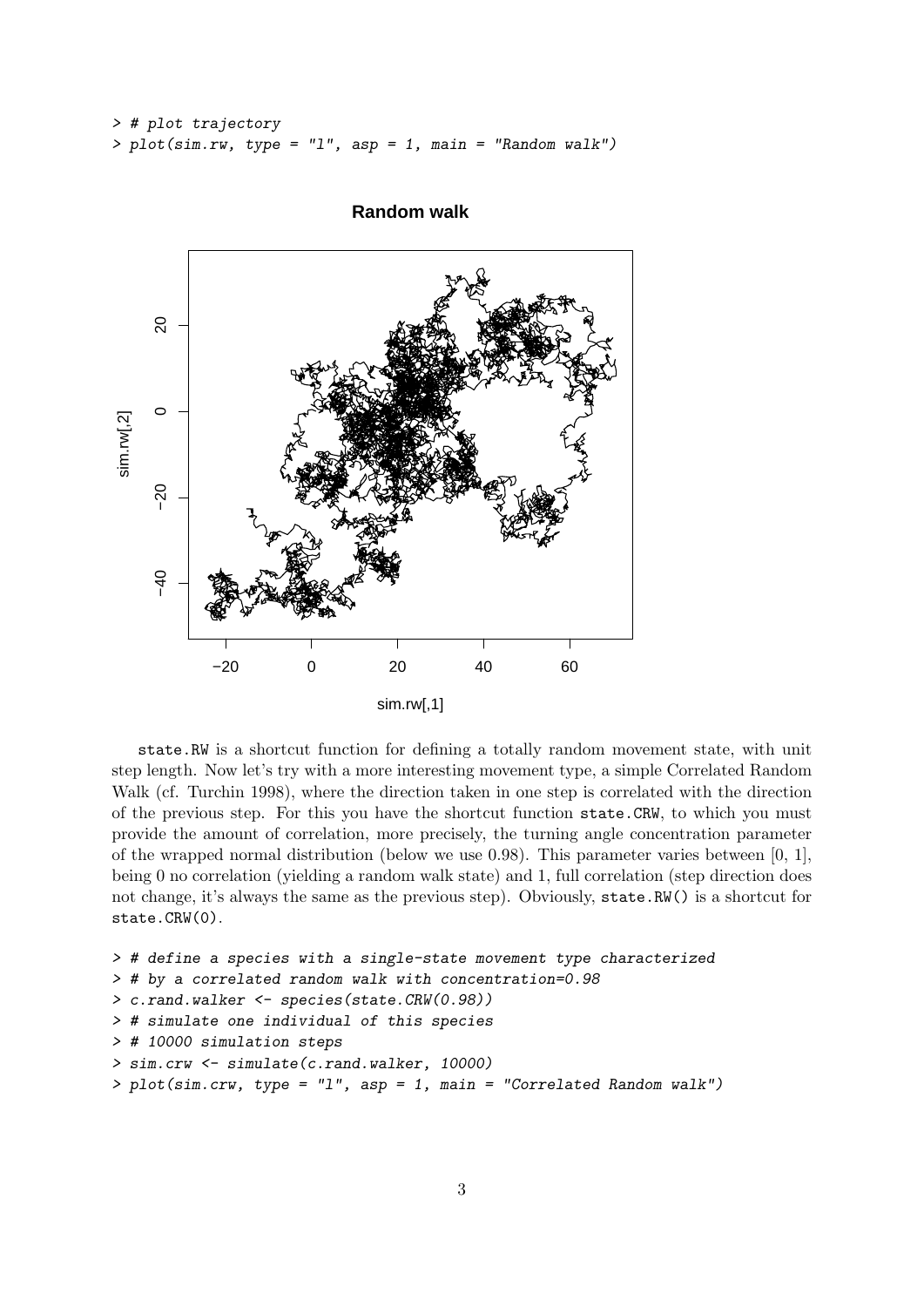

Additionally, you have a third shortcut state.Resting(), which corresponds to a state where the individual is stopped. These three shortcut functions are the bricks with which you construct any complex multistate movement. You can combine them with + to define a multistate movement, see next topic.

All simulations above were conducted with the step length  $= 1$ , which is the default. You may set the desired step length for any state simply by adding a number to the state definition, or you may set the same step length for all states by adding a number to the species itself.

```
> # define a species with a correlated random walk
> # and step length = 15
> c.random.walker.15 < - species(state.CRW(0.98) + 15)> # which, in single-state species, is the same as:
> c.rand.walker.15 <- species(state.CRW(0.98)) + 15
```
## <span id="page-3-0"></span>3 Multi-state movement simulations

Multi-state movements require specifying the probabilities of transition between the movement states (cf. Morales et al 2004). This transition matrix, which is a parameter you specify when defining the species, has an overwhelming importance in the final movement pattern. Formally, it is just a square matrix with all values in the range [0, 1], and whose rows must sum to one (but not columns). It should be read row-wise, that is, the cell at row 2 column 3 defines the probability of the individual changing from state  $#2$  to state  $#3$ .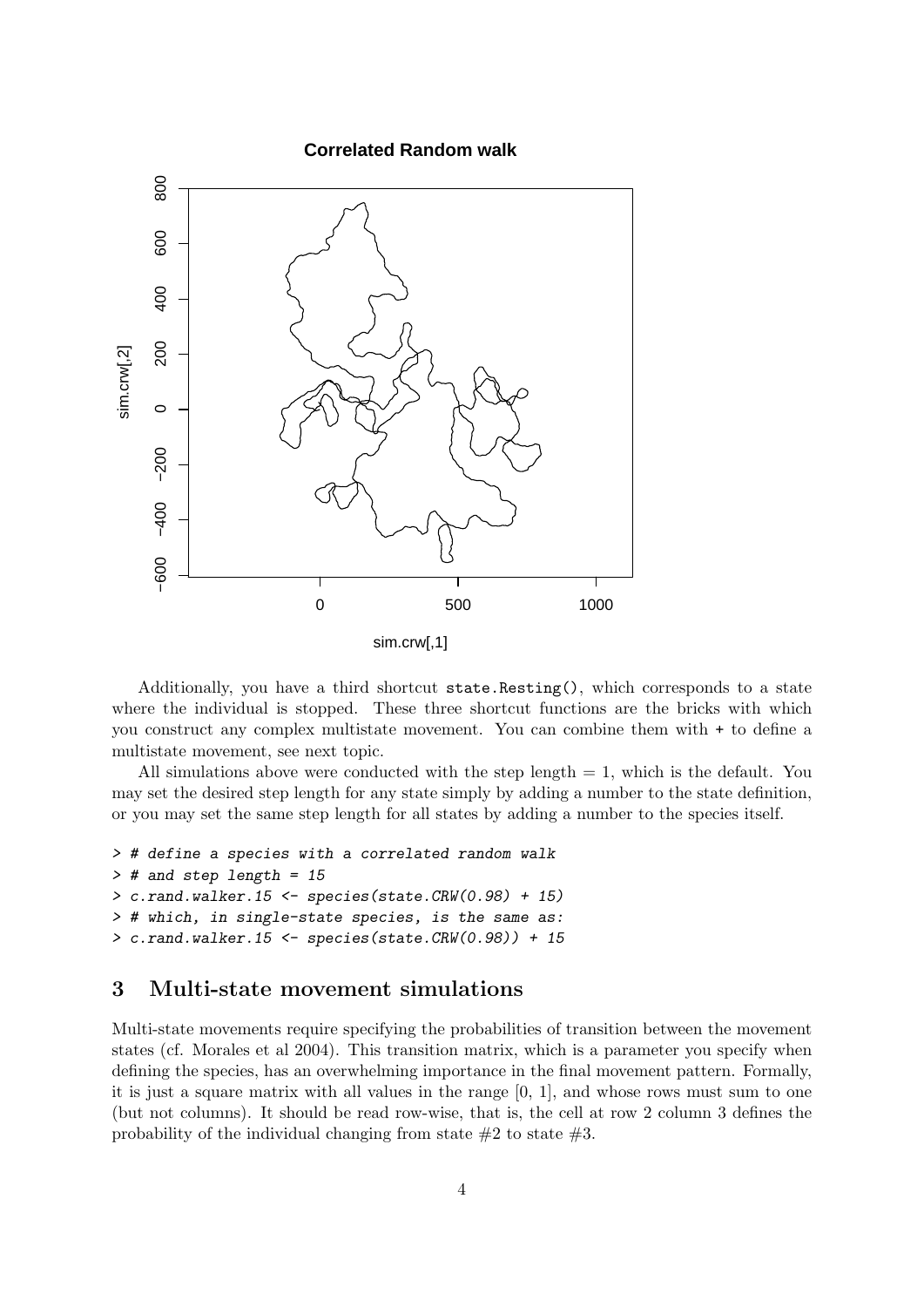As an example, let's simulate a two-state movement, a Lévy-like walker, i.e. a walker who alternates between random walks and correlated random walks. We can define the multi-state movement by combining the two states like  $state.RW() + state.CRW(0.98)$ . Then, we have to provide the probabilities of changing from state  $\#1$  to state  $\#2$  and from state  $\#2$  to state  $\#1$ . A convenience function, transitionMatrix, is provided to build such matrix. In the example below, we define the probabilities:  $\#1 \rightarrow \#2$ : 0.005;  $\#2 \rightarrow \#1$ : 0.01 We also set the step length for both states to 25.

```
> # a Lévy walker can be approximated by a two-state walker
> # composed of a random walk state and a correlated
> # random walk state.
> levy.walker <- species(state.RW() + state.CRW(0.98)
+ , trans = transitionMatrix(0.005, 0.01)) + 25
> sim.lw <- simulate(levy.walker, 10000)
> plot(sim.lw, type = "l", asp = 1, main = "Lévy-like walker")
```


**Lévy−like walker**

The same logic applies to any number of states, but obviously, the transition matrix quickly gets large. See help(transitionMatrix) for details.

## <span id="page-4-0"></span>4 Parameterizing the simulation

SiMRiv provides a method (function adjustModel) for parameterizing the simulation model from real trajectory data, using an heuristic optimization algorithm, which allows parameter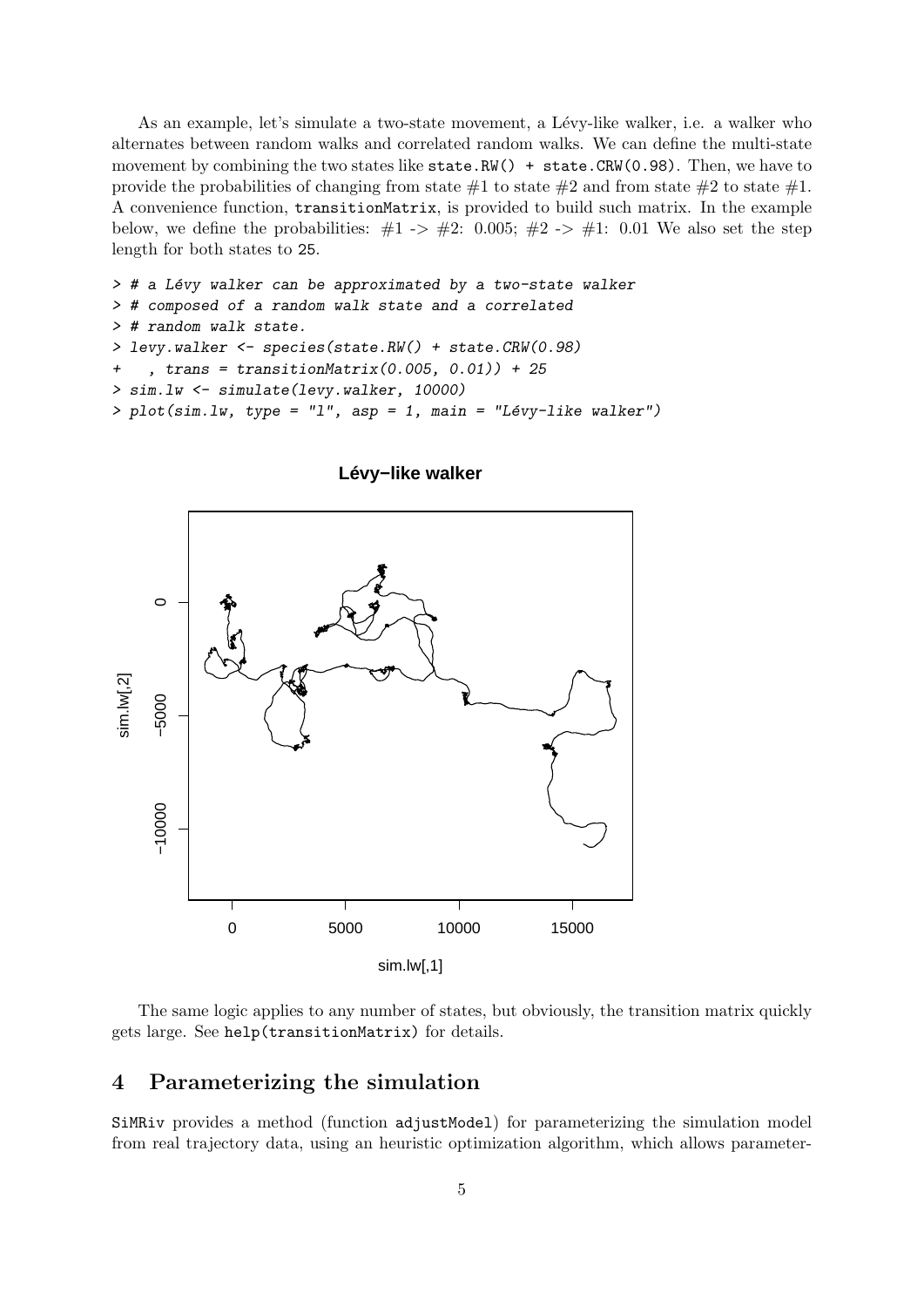izing high-frequency simulation models to low frequency real data. It works by numerically finding combinations of input parameters that minimize the differences between the real trajectory and simulated trajectories - at a higher frequency - after downsampled to match real frequency. More on this later; meanwhile see the working example in help(adjustModel).

## <span id="page-5-0"></span>5 Simulating in heterogeneous environments

SiMRiv can be used to simulate movements in an homogeneous environment, in which case you don't need to import data. However, if you want to conduct simulations in heterogeneous environments (which includes riverscapes), a resistance raster must be given as input to the simulation procedure. This raster defines, for all pixels in space, the propensity of the individuals to move within/into each pixel (see details and discussion in help(simulate)). Any object of class RasterLayer (from the raster package) with values in the range  $[0, 1]$  can be used, where 0 means a pixel with no resistance and 1 a pixel with 'infinite' resistance (i.e. where the individual cannot move).

#### <span id="page-5-1"></span>5.1 Data import

SiMRiv provides a helper function resistanceFromShape to aid the conversion from vector data (line and polygon shapefiles) to a resistance raster, optionally combining multiple rasters into one (e.g., a physical resistance raster and a resource distribution raster). It is basically a wrapper for the functionality provided by the raster package, combining multiple features in one function:

- 1. Rasterize polygon or line shapefiles with a user-given pixel resolution
- 2. Assign resistance values to a categorical field in the shapefile or directly read values from a numerical field
- 3. Assign a background value for areas not covered by the polygons or lines
- 4. Create a buffer around lines (or polygons), optionally variable in size
- 5. Stack multiple shapefiles into one combined raster

Its use is exemplified below.

#### <span id="page-5-2"></span>5.1.1 Importing shapefiles to use as resistance raster

The following example is the simplest case, it creates a binary resistance raster with 100m resolution, assigning resistance 0 to areas covered by polygons in the given shapefile and resistance 1 to areas not covered. You can change these values with the parameters field (defaults to 0) and background (defaults to 1). The same works for line shapefiles.

```
> resistance <- resistanceFromShape(
   system.file("doc/landcover.shp", package="SiMRiv")
    , res = 100)> plot(resistance, axes = F)
```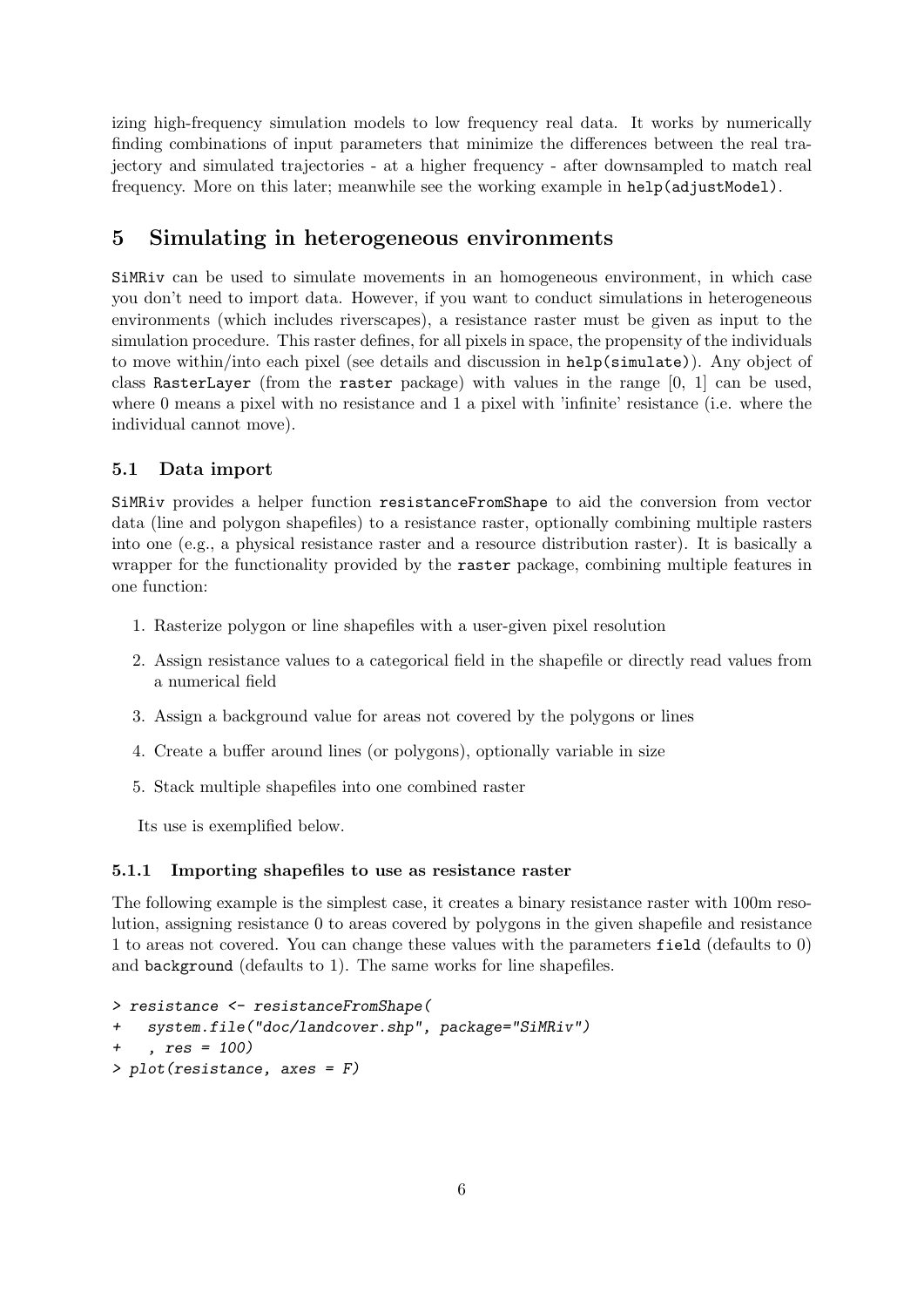

The following example creates a resistance raster with 100m resolution by importing a polygon shapefile while assigning different resistance values to each land cover class (given by the mapvalues parameter) provided in the shapefile field coverclass. All pixels not covered by a polygon are assigned a resistance of 0.9. Note that you can add a margin around the extent of the shapes (here, we used a 3000 m margin), to minimize the boundary effect in simulations: during simulations, all area outside the extent of the resistance raster is given resistance 1, which makes the simulated individuals never move out of this rectangle, thus creating a boundary effect.

```
> resistance <- resistanceFromShape(
+ system.file("doc/landcover.shp", package="SiMRiv")
+ , res = 100, field = "coverclass", mapvalues = c(
+ "forest" = 0.5, "urban" = 1, "dam" = 0
+ , "shrubland" = 0.75)
+ , background = 0.9, margin = 3000)
> plot(resistance, axes = F)
```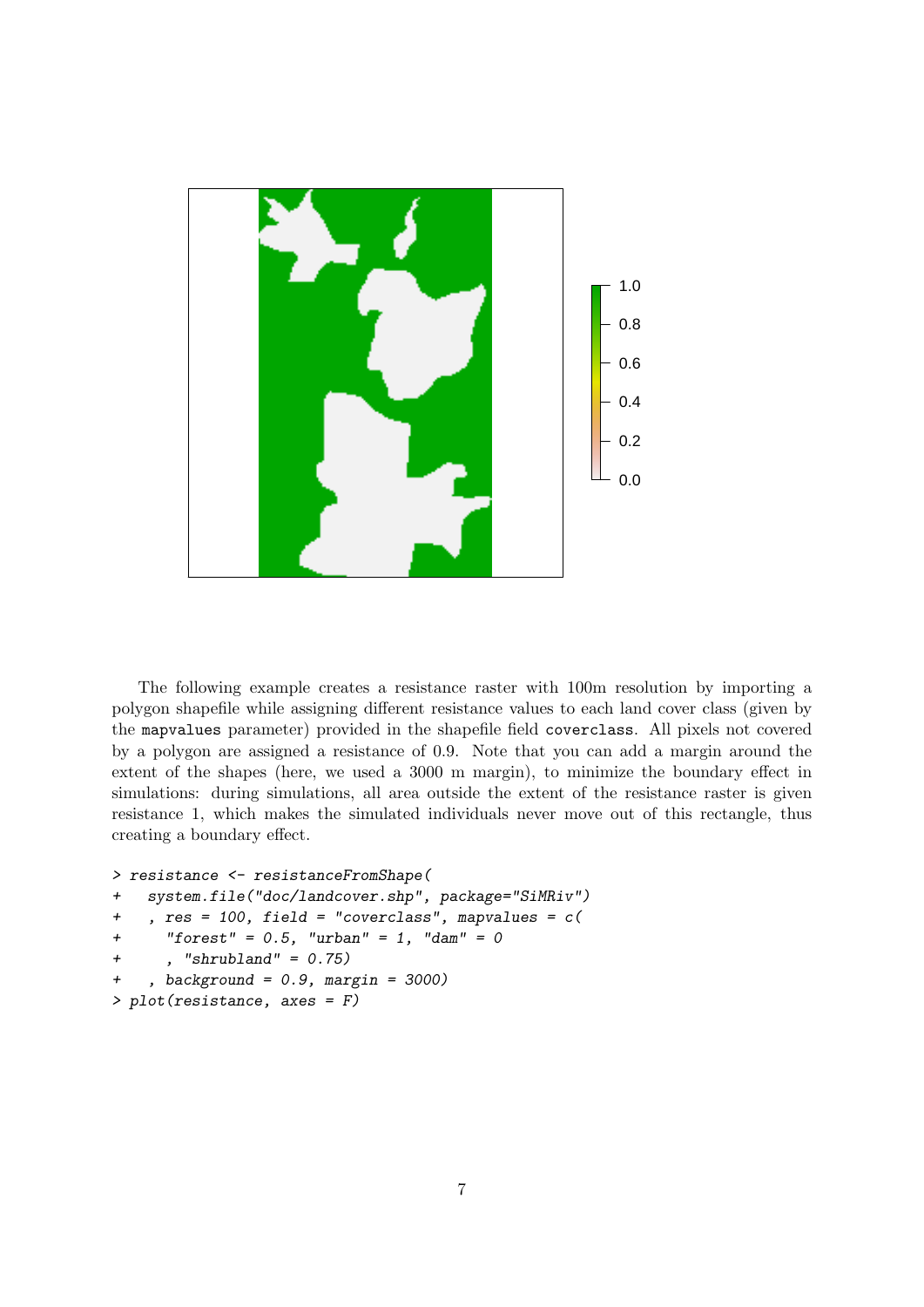

The same applies for line shapefiles. In this case, it is useful to make a buffer around lines, otherwise the rasterized version may be too thin for the simulation to adequately proceed. Note that, by default, if no buffer is used, the rasterization of lines 'projects' the lines into all cells that are touched by the line (see help(rasterize) of the raster package), which results in 1-pixel wide features. This should be avoided; always make sure that the thinnest line elements are at least 3 pixel wide in the resistance raster. In this example with a river (using a buffer of 150m), resistance is manually assigned according to the river order field 'Order' of the shapefile (higher resistance values for lower stream order sectors - i.e., the species is assumed to use main river sectors more than tributaries):

```
> resistance <- resistanceFromShape(
```

```
+ system.file("doc/river-sample.shp", package="SiMRiv")
+ , res = 100, field = "Order", mapvalues = c("2" = 0+, "3" = 0.2, "4" = 0.4, "5" = 0.6, "6" = 0.8)+ , buffer = 150, background = 0.95, margin = 3000)
> plot(resistance, axes = F)
```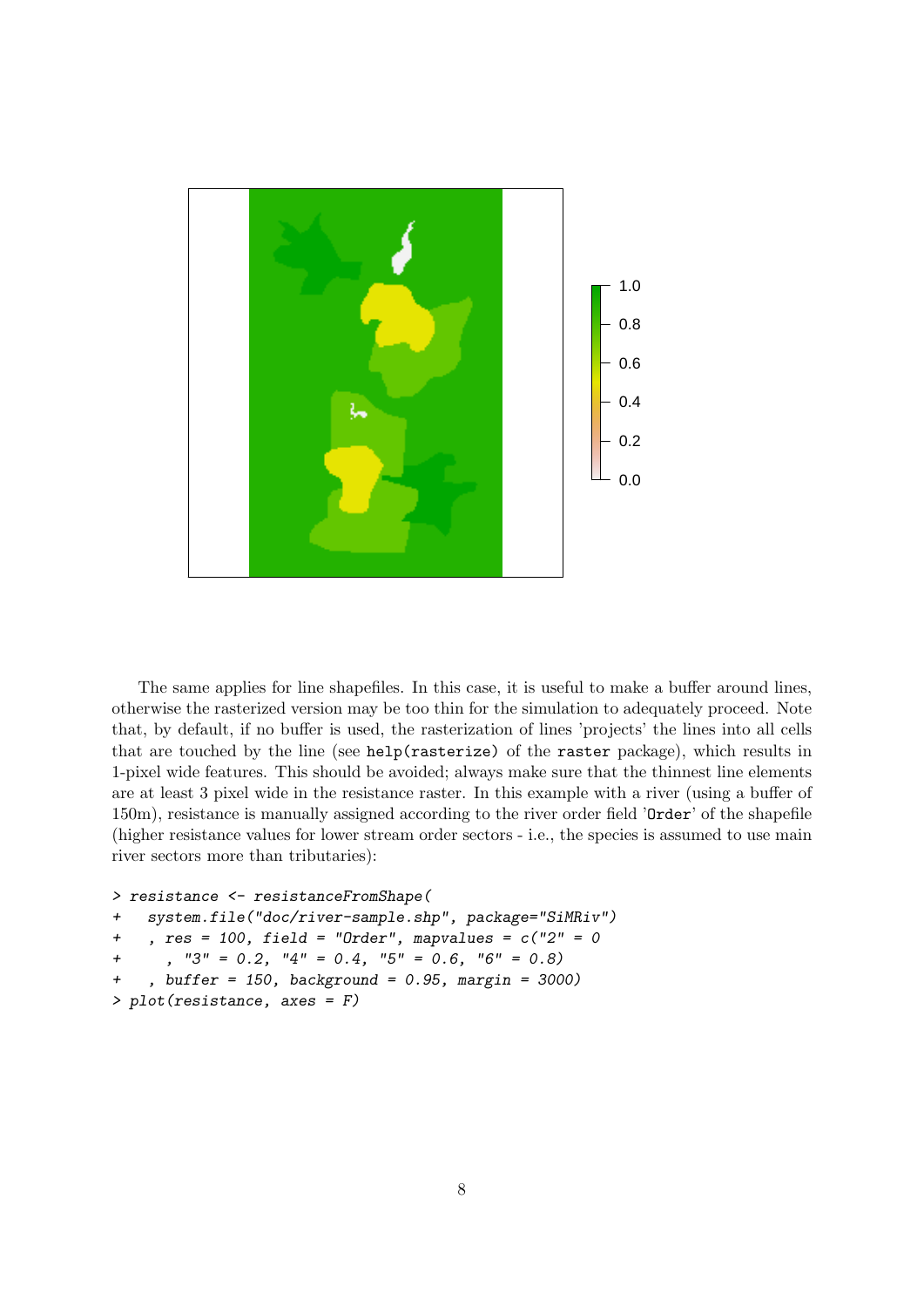

A better, and possibly more realistic, option for rivers, instead of varying the resistance, would be to use a buffer proportional to the river order (alternatively, both solutions may be applied). In that case, we're better off loading the shape separately:

```
> # load shapefile
> river.shape <- shapefile(system.file("doc/river-sample.shp", package="SiMRiv"))
> # below you can provide the shapefile filename, or the
> # R shapefile object itself
> resistance <- resistanceFromShape(river.shape, res = 100
+ , buffer = (9 - river.shape@data$Order) ^3+ , background = 0.95, margin = 3000)
> # buffer here is just some magical function to convert river
> # order into a meaningful value in the [0, 1] range!
>
> plot(resistance, axes = F)
```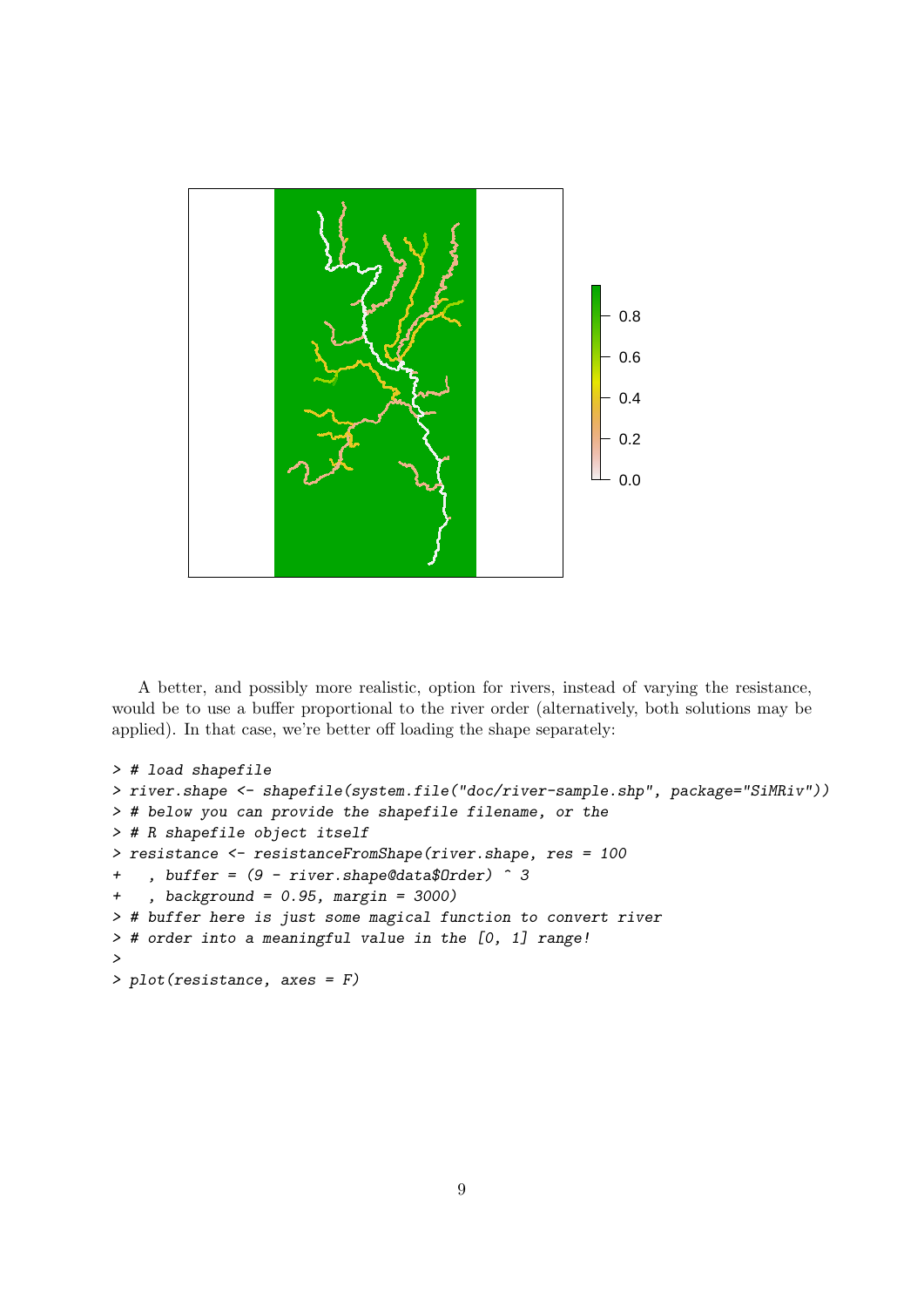

#### <span id="page-9-0"></span>5.1.2 Combining multiple shapefiles or rasters in one resistance raster

Often one needs to combine data from different shapefiles into a combined resistance raster. The following example places the river on top of the land cover shape, using the parameter baseRaster. The extent is automatically adjusted to fit all provided shapefiles' extents (plus the optional margin). Note also that, if we want a constant resistance value for all lines/polygons in a shape, we may specify the value with the parameter field (as is done below in river.landcover), instead of giving a field name (as is done below in landcover).

```
> landcover <- resistanceFromShape(
+ system.file("doc/landcover.shp", package="SiMRiv")
+, res = 50, field = "coverclass", mapvalues = c(+ "forest" = 0.5, "urban" = 1, "dam" = 0
+ , "shrubland" = 0.75), background = 0.95)
> river.landcover <- resistanceFromShape(
   + system.file("doc/river-sample.shp", package="SiMRiv")
+ , baseRaster = landcover, buffer = 100, field = 0
+ , background = 0.95, margin = 3000)
> plot(river.landcover, axes = F)
```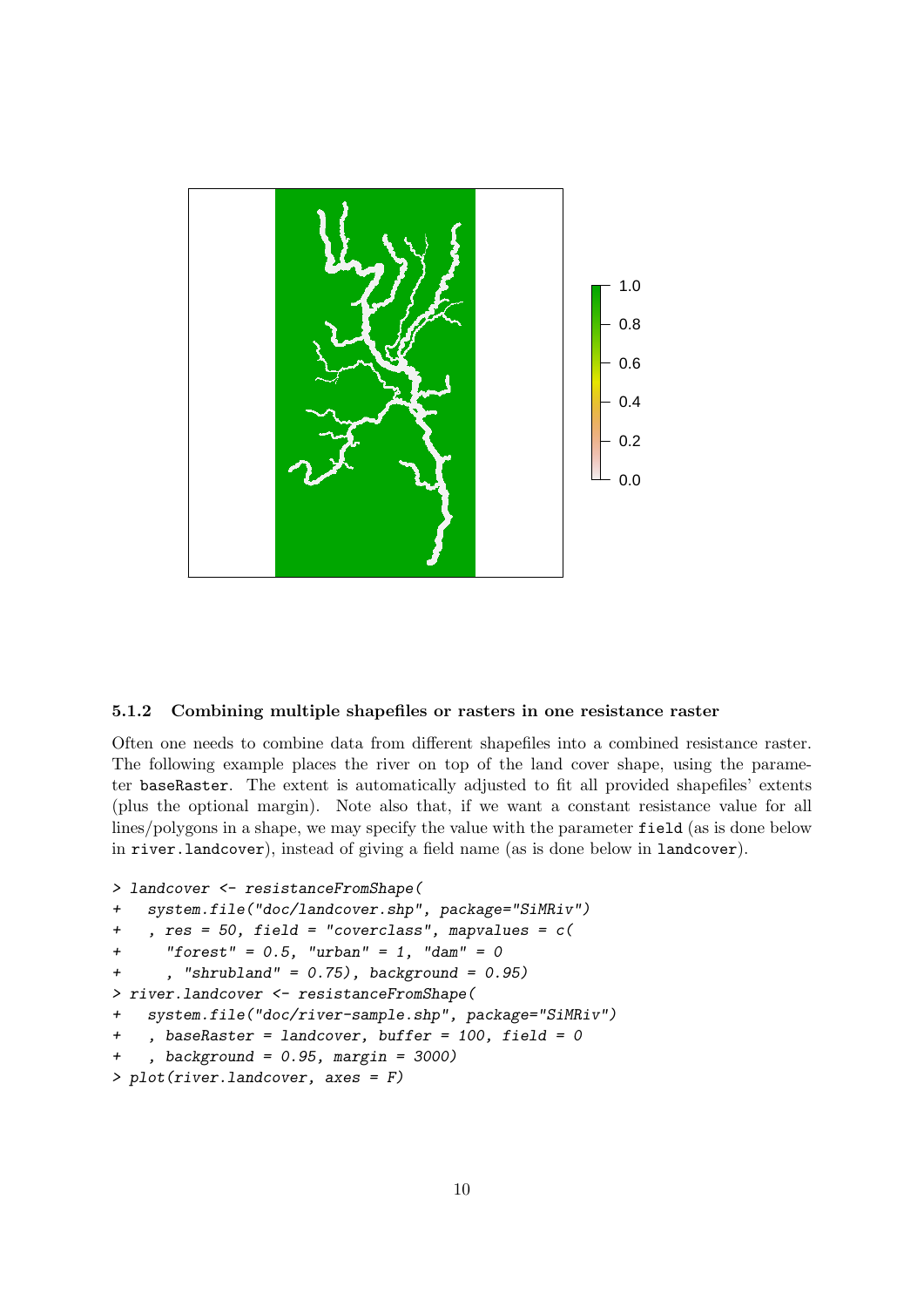

#### <span id="page-10-0"></span>5.2 Conducting simulations on a resistance raster

When simulating in heterogeneous environments, one further parameter must be taken into account, which is how the species perceives the environment to make its movement decisions. This is implemented as the concept of perceptual range: the area around the individual's current position, which it takes into account for making decisions (Lima & Zollner 1996). As of version 1.0.4, this is implemented as a circle centered on the individual's position, with a user-specified radius.

During simulations, at each step, the turning angles of the individuals will be biased towards lower resistance areas, and this is evaluated only within the radius of the perceptual range. This parameter also has an overwhelming importance in the resulting movement patterns. A species with a wider perceptual range will be attracted to lower resistance areas, even if it has to cross high resistance areas, because it 'sees' farther. Conversely, a species with a small perceptual range will not 'see' those lower resistance areas, so it will be detained by high resistance areas. This can have important consequences, for example, when simulating semiaquatic species in a river: the size of the perceptual range will determine how likely the individuals will take overland shortcuts between river segments.

In order to allow more flexibility, the perceptual range is an attribute of each state (not of the species). For ease of use, the size of the perceptual range of a state can be set simply by multiplying the state by a number, for example  $state.RW() * 1000$  will define a random walk state with a perceptual range of 1000 m. If you want to set the same value for all the states of a species, you can directly multiply the species by a number, e.g. levy.walker \* 1500 will set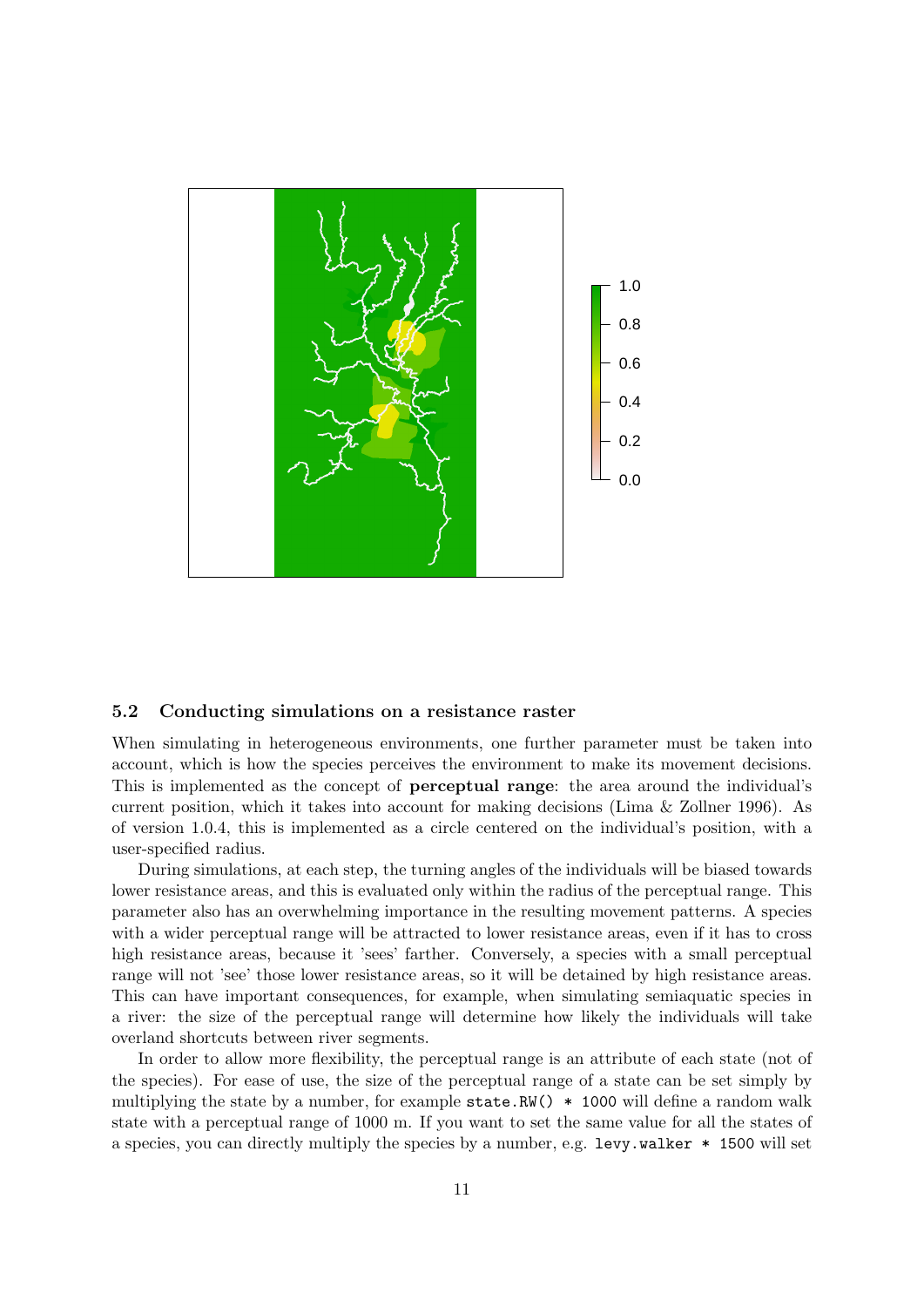the perceptual range of both states of the Lévy-like walker to  $1500$  m.

In the next example, we simulate a Lévy-like walker in a riverscape, assuming a semiaquatic species, i.e. that moves mainly in water but may also walk overland if needed (e.g., an otter or a Pyrenean desman). This example also demonstrates how to set the starting coordinates to a random pixel with given resistance value(s).

```
> # set starting coordinates anywhere within the river
> init = xyFromCell(river.landcover, sample(which(values(river.landcover) == 0), 1))
> # adding a number to a species is a shortcut for setting
> # the step lengths of all states
> # multiplying is a shortcut for setting the perceptual range radius
> levy.walker <- (levy.walker + 15) * 1000
> sim.lw.river <- simulate(levy.walker, 40000
+ , resist = river.landcover, coords = init)
> # plot resistance
> plot(river.landcover, axes = F
+ , ylim = range(sim.lw.river[, 2]), xlim = range(sim.lw.river[, 1]))
> # plot trajectory on top of resistance
> lines(sim.lw.river)
>
```
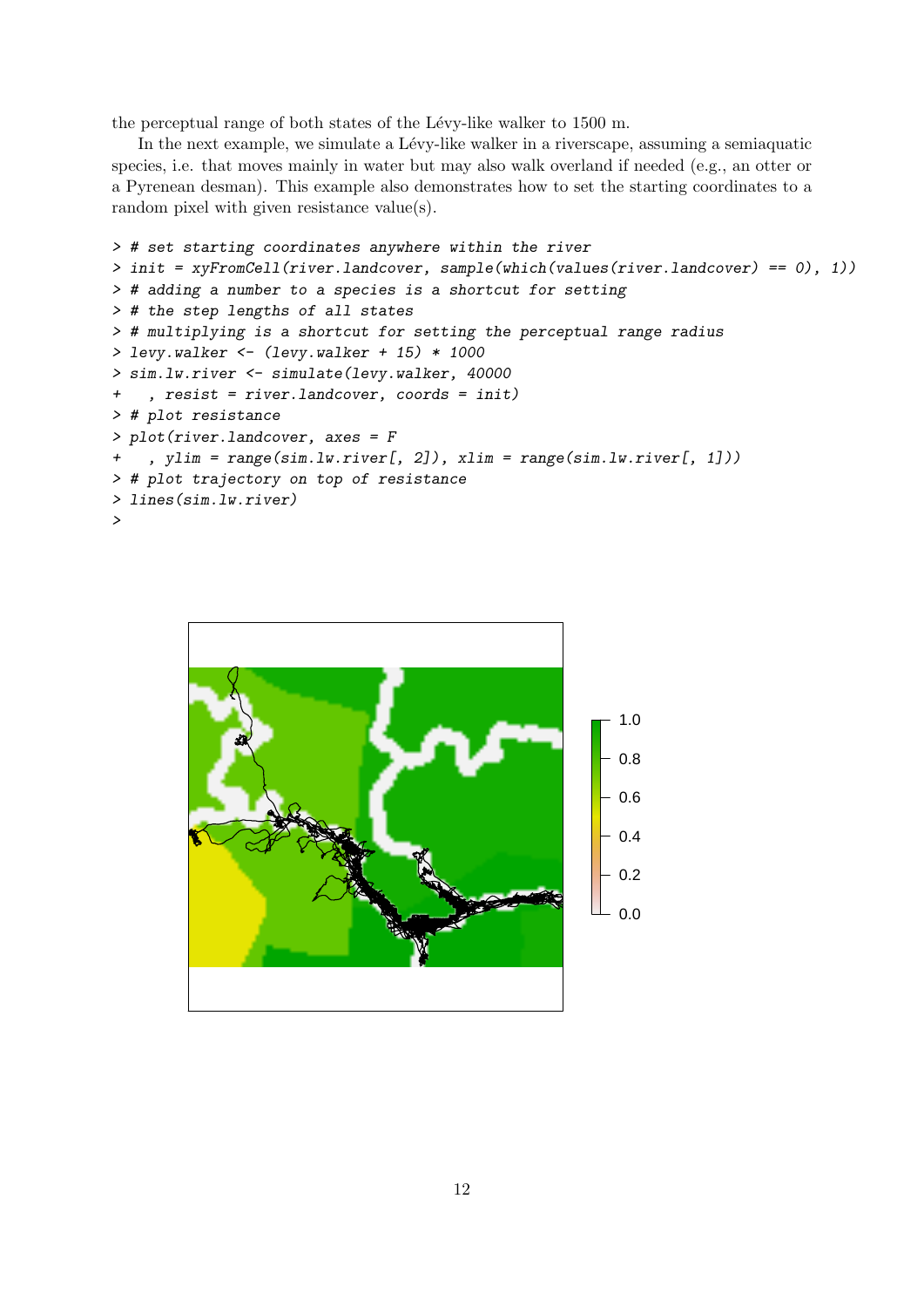## <span id="page-12-0"></span>6 Advices for conducting bias-free simulations

#### <span id="page-12-1"></span>6.1 Step lengths and resolution

When using resistance rasters, it is important to adequately choose the step length. You should consider the size of the raster features when choosing an appropriate step length: if the step length is larger than the smaller features (say, the width of a river), the individuals will jump over those features, and the simulation will not be correct. Step length should always be small, close to the real steps of the simulated species, and much smaller than the smallest landscape features. This is because the SiMRiv simulation algorithm was developed in the logic of conducting infinitesimal simulations. If you want to have simulated data which is comparable to real tracking data, you must downsample the simulation results with the function sampleMovement.

### <span id="page-12-2"></span>7 References

- Beyer, H.L. (2012). Geospatial modeling environment (version 0.7. 2.1). URL:< http://www. spatialecology. com/gme.
- Calabrese, J. M., Fleming, C. H., & Gurarie, E. (2016). ctmm: an r package for analyzing animal relocation data as a continuous-time stochastic process. Methods in Ecology and Evolution, 7(9), 1124-1132.
- Calenge, C., Dray, S., & Royer-Carenzi, M. (2009). The concept of animals' trajectories from a data analysis perspective. Ecological informatics 4, 34-41.
- Codling, E. A., Plank, M. J., & Benhamou, S. (2008). Random walk models in biology. Journal of the Royal Society Interface, 5(25), 813-834.
- Dickinson, R.B. & Tranquillo, R.T. (1993). Optimal estimation of cell movement indices from the statistical analysis of cell tracking data. AIChE Journal 39, 1995-2010.
- Fortin, D., Beyer, H.L., Boyce, M.S., Smith, D.W., Duchesne, T., & Mao, J.S. (2005). Wolves influence elk movements: behavior shapes a trophic cascade in Yellowstone National Park. Ecology 86, 1320-1330.
- Hartig, F., Calabrese, J. M., Reineking, B., Wiegand, T., & Huth, A. (2011). Statistical inference for stochastic simulation models-theory and application. Ecology letters,  $14(8)$ , 816-827.
- Hoban, S. (2014). An overview of the utility of population simulation software in molecular ecology. Molecular ecology 23, 2383-2401.
- Hooten, M. B., Johnson, D. S., McClintock, B. T., & Morales, J. M. (2017). Animal movement: statistical models for telemetry data. CRC Press.
- Humphries, N.E., Queiroz, N., Dyer, J.R.M., et al. (2010). Environmental context explains Lévy and Brownian movement patterns of marine predators. Nature 465, 1066-1069. doi:10.1038/nature09116.
- Humphries, N.E., Weimerskirch, H. & Sims, D.W. (2013). A new approach for objective identification of turns and steps in organism movement data relevant to random walk modelling. Methods in Ecology and Evolution 4, 930-938. DOI: 10.1111/2041210X.12096.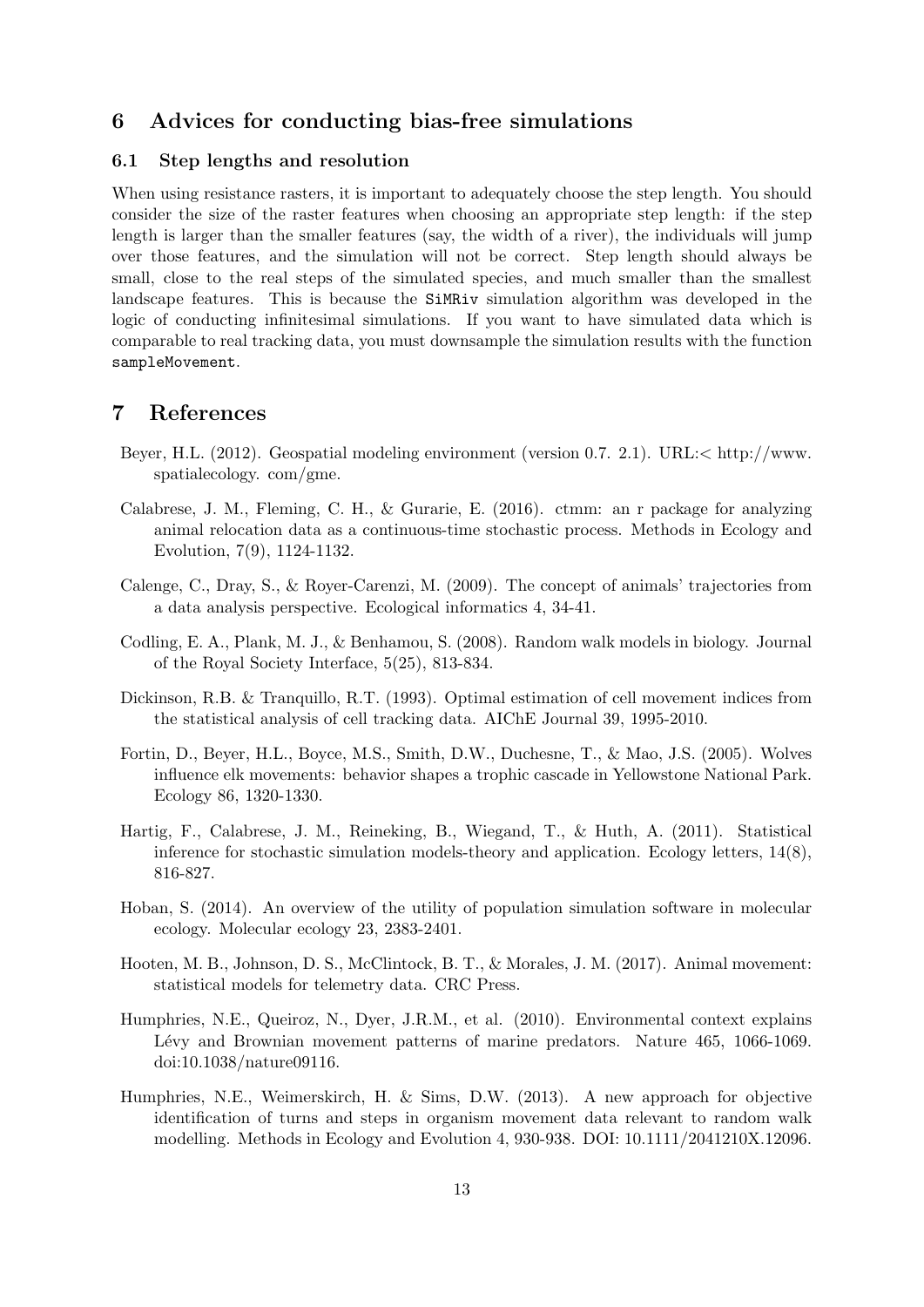- Hussey, N. E., Kessel, S. T., Aarestrup, K., Cooke, S. J., Cowley, P. D., Fisk, A. T., ... & Flemming, J. E. M. (2015). Aquatic animal telemetry: a panoramic window into the underwater world. Science, 348(6240), 1255642.
- Lima, S. L., & Zollner, P. A. (1996). Towards a behavioral ecology of ecological landscapes. Trends in Ecology & Evolution, 11(3), 131-135.
- Michelot, T., Langrock, R., & Patterson, T. A. (2016). moveHMM: An R package for the statistical modelling of animal movement data using hidden Markov models. Methods in Ecology and Evolution, 7(11), 1308-1315.
- McClintock, B.T., King, R., Thomas, L., Matthiopoulos, J., McConnell, B.J., & Morales, J.M. (2012). A general discrete-time modeling framework for animal movement using multistate random walks. Ecological Monographs 82, 335-349.
- Morales, J. M., Haydon, D. T., Frair, J., Holsinger, K. E., & Fryxell, J. M. (2004). Extracting more out of relocation data: building movement models as mixtures of random walks. Ecology, 85(9), 2436-2445.
- Morales, J.M., Moorcroft, P.R., Matthiopoulos, J. et al. (2010). Building the bridge between animal movement and population dynamics. Phil. Trans. R. Soc. B 365, 2289-2301.
- Nathan, R. (2008). An emerging movement ecology paradigm. PNAS 105, 19050-19051.
- Patterson, T.A., Thomas, L., Wilcox, C., Ovaskainen, O., & Matthiopoulos, J. (2008). Statespace models of individual animal movement. Trends in ecology & evolution 23, 87-94.
- Peterson, E.E., Ver Hoef, J.M., Isaak, D.J., et al. (2013). Modelling dendritic ecological networks in space: an integrated network perspective. Ecology Letters 16, 707-719.
- Plank, M.J. & Sleeman, B.D. (2003). A reinforced random walk model of tumour angiogenesis and anti-angiogenic strategies. Mathematical Medicine and Biology 20, 135-181.
- Raichlen, D.A., Wood, B.M., Gordon, A.D., Mabulla, A.Z., Marlowe, F.W. & Pontzer, H.  $(2014)$ . Evidence of Lévy walk foraging patterns in human hunter-gatherers. Proceedings of the National Academy of Sciences 111, 728-733.
- Reynolds, A. M. (2014). Mussels realize Weierstrassian Lévy walks as composite correlated random walks. Scientific reports, 4, 4409.
- Royle, J.A., Chandler, R.B., Sollmann, R. & Gardner, B. (Eds) (2014). Spatial Capture Recapture. Academic Press.
- Schick, R. S., Loarie, S. R., Colchero, F., Best, B. D., Boustany, A., Conde, D. A., ... & Clark, J. S. (2008). Understanding movement data and movement processes: current and emerging directions. Ecology letters, 11(12), 1338-1350.
- Sims, D.W., Southall, E.J., Humphries, N.E., et al. (2008). Scaling laws of marine predator search behaviour. Nature 451, 1098-1102.
- Sims, D.W., Reynolds, A.M., Humphries, N.E., Southall, E.J., Wearmouth, V.J., Metcalfe, B. & Twitchett, R.J. (2014). Hierarchical random walks in trace fossils and the origin of optimal search behavior. Proceedings of the National Academy of Sciences 111, 11073- 11078.